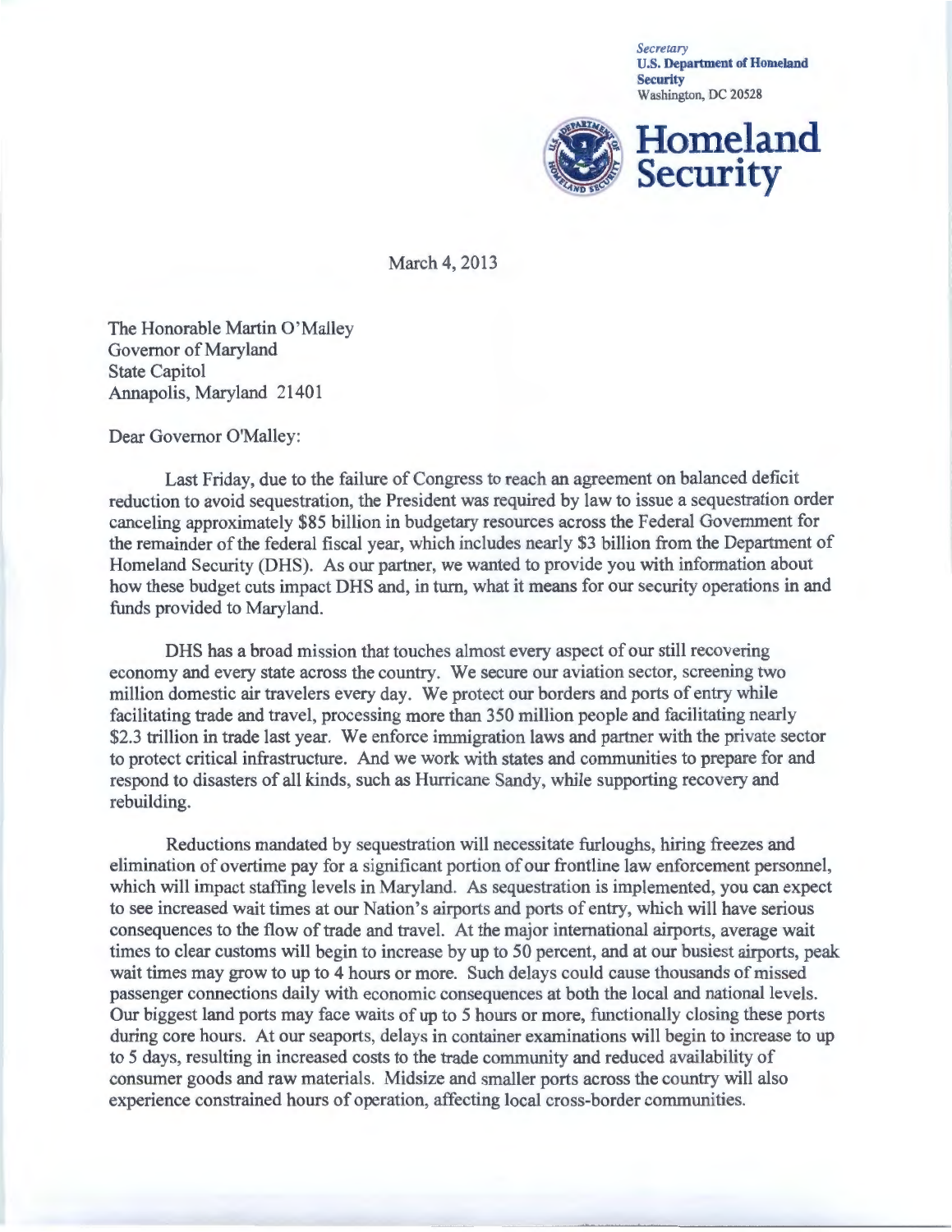The Honorable Martin O'Malley Page 2

The Coast Guard will begin to curtail air and surface operations by more than 25 percent. This will not only affect management of the Nation's waterways, but also fisheries enforcement, drug interdiction, migrant interdiction, port security, and other law enforcement operations. Sequestration will also have an impact on our Nation's disaster preparedness, response and recovery efforts. It will reduce the Disaster Relief Fund by nearly \$1 billion, potentially affecting available resources for those communities recovering from major disasters across the Nation if the budget impasse is not resolved. And homeland security grant funding will be reduced to its lowest level in seven years, affecting state and local emergency personnel throughout our country. Attached you will find specific impacts that sequestration will have on DHS operations in Maryland.

As you know well, threats from terrorism and the need to respond and recover from natural disasters will not diminish because of budget cuts. We do not have the luxury of making significant reductions to our capabilities without significant impacts. DHS will continue to preserve our frontline priorities as best we can, but no amount of planning can mitigate the negative effects of sequestration. Should Congress take subsequent action that changes the level or nature of these reductions, we are committed to working closely with you to manage those changes.

Thank you for your continued partnership with DHS and for your cooperation as we work together to manage these unfortunate circumstances. Should you have any questions, please do not hesitate to contact me at (202) 282-8203.

Yours very truly,

Sant Napolit

cc: Maryland Congressional Delegation